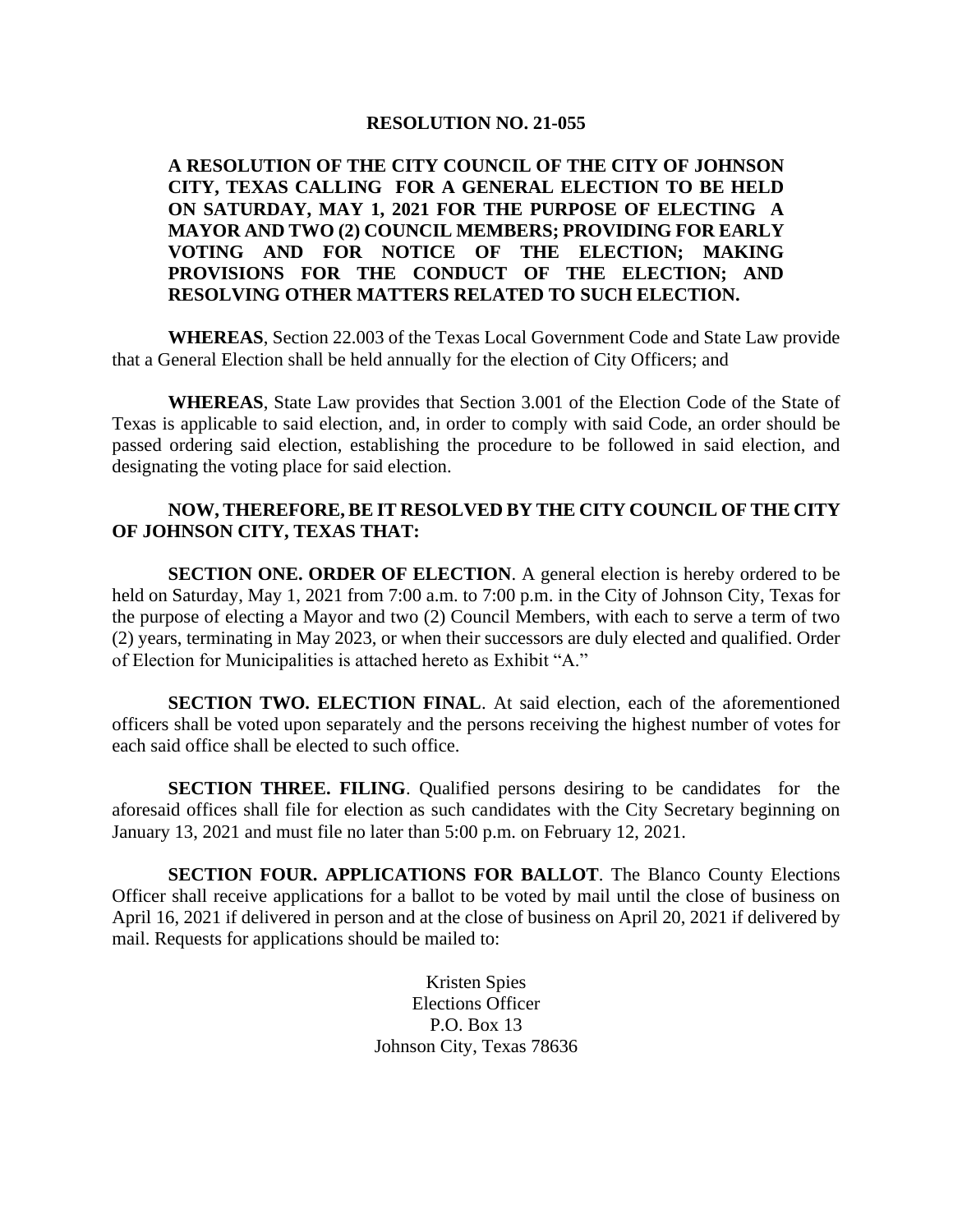**SECTION FIVE. EARLY VOTING**. The early voting location shall be the City of Johnson City Community Park Building located at 620 N. Nugent Ave., Johnson City, Texas, 78636. The dates and times for early voting by personal appearance shall be as follows:

Monday, April 19 thru Friday, April 23, 2021 8:00 a.m. to 5:00 p.m. Monday, April 26 thru Tuesday, April 27, 2021 7:00 a.m. to 7:00 p.m. (Subject to change)

**SECTION SIX. POLLING PLACE.** The polling place for the voting precinct in the City of Johnson City for Election Day on Saturday, May 1, 2021 shall be the City of Johnson City Community Park Building located at 620 N. Nugent Ave., Johnson City, Texas, 78636.

**SECTION SEVEN. VOTING SYSTEM.** Voting at the election, including early voting, shall be by paper ballots. The Early Voting Presiding Judge, Early Voting Alternate Presiding Judge, and a clerk shall canvass the early voting paper ballots. The Alternate Presiding Judge and two (2) clerks shall canvass the election day paper ballots.

**SECTION EIGHT. CUSTODIAN**. The City Council appoints the City Secretary as the Custodian of Records ("Custodian") and agent to the Council to perform the duties related to the conduct and maintenance of records of the Election, as required under the Texas Election Code, during the period ending not earlier than the sixtieth (60th) day after the Election.

**SECTION NINE. NOTICE**. Notice of the Election, attached hereto as Exhibit "B," stating in substance the contents of this Order, shall be published one time in the English and Spanish languages, in a newspaper published within the City's territory at least 10 days and no more than 30 days before the Election and as otherwise may be required by the Texas Election Code. Notice of the Election shall also be posted on the bulletin board located at Johnson City City Hall and the City of Johnson City municipal internet site used by the City to post notices of the City's meetings no later than the 21st day before the Election, or if the 21st day before the Election falls on a weekend or holiday, on the first business day thereafter. The Mayor shall issue all necessary orders and writs for the election.

**SECTION TEN. VOTERS**. All resident, qualified voters of the City of Johnson City shall be permitted to vote for one (1) Mayor and two (2) Council Members in said election. In addition, the required election materials, as outlined in Section 272.005 of the Texas Election Code, shall be printed in both English and Spanish for use at the polling places and for early voting for said election.

**SECTION ELEVEN. CANVASS**. The returns of said election shall be made in accordance with the State Election Code and shall be canvassed by the City Council at a regular or special City Council Meeting to be held between May 4 - 12, 2021.

**SECTION TWELVE. AUTHORIZATION.** The Mayor is authorized to sign the Order of Election (Exhibit "A") and the Notice of Election (Exhibit "B") on behalf of the City Council. The Notice of Election shall be published in accordance with the provisions of the Texas Election Code.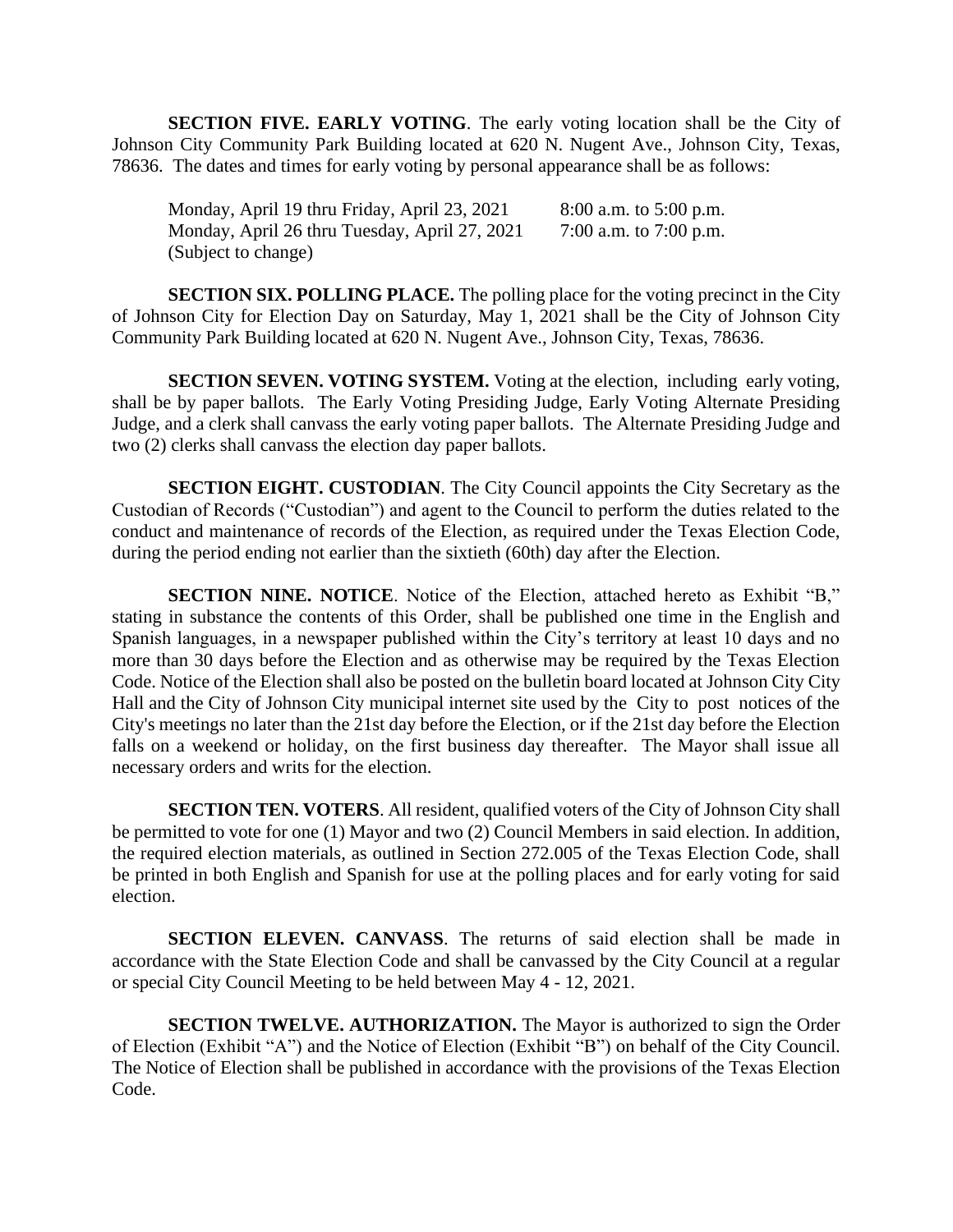**SECTION THIRTEEN. SEVERABILITY**. Should any part, section, subsection, paragraph, sentence, clause, or phrase contained in this Resolution be held to be unconstitutional or of no force and effect, such holding shall not affect the validity of the remaining portion of this Resolution, but in all respects said remaining portion shall be and remain in full force and effect.

**SECTION FOURTEEN. EFFECTIVE DATE**. This Ordinance shall be effective immediately upon adoption.

PASSED AND APPROVED this 2<sup>ND</sup> day of February, 2021.

**CITY OF JOHNSON CITY, TEXAS**

 $\frac{1}{2}$ 

Rhonda Stell, Mayor

**ATTEST:**

D

Rick A. Schroder, City Secretary

\_\_\_\_\_\_\_\_\_\_\_\_\_\_\_\_\_\_\_\_\_\_\_\_\_\_\_\_\_\_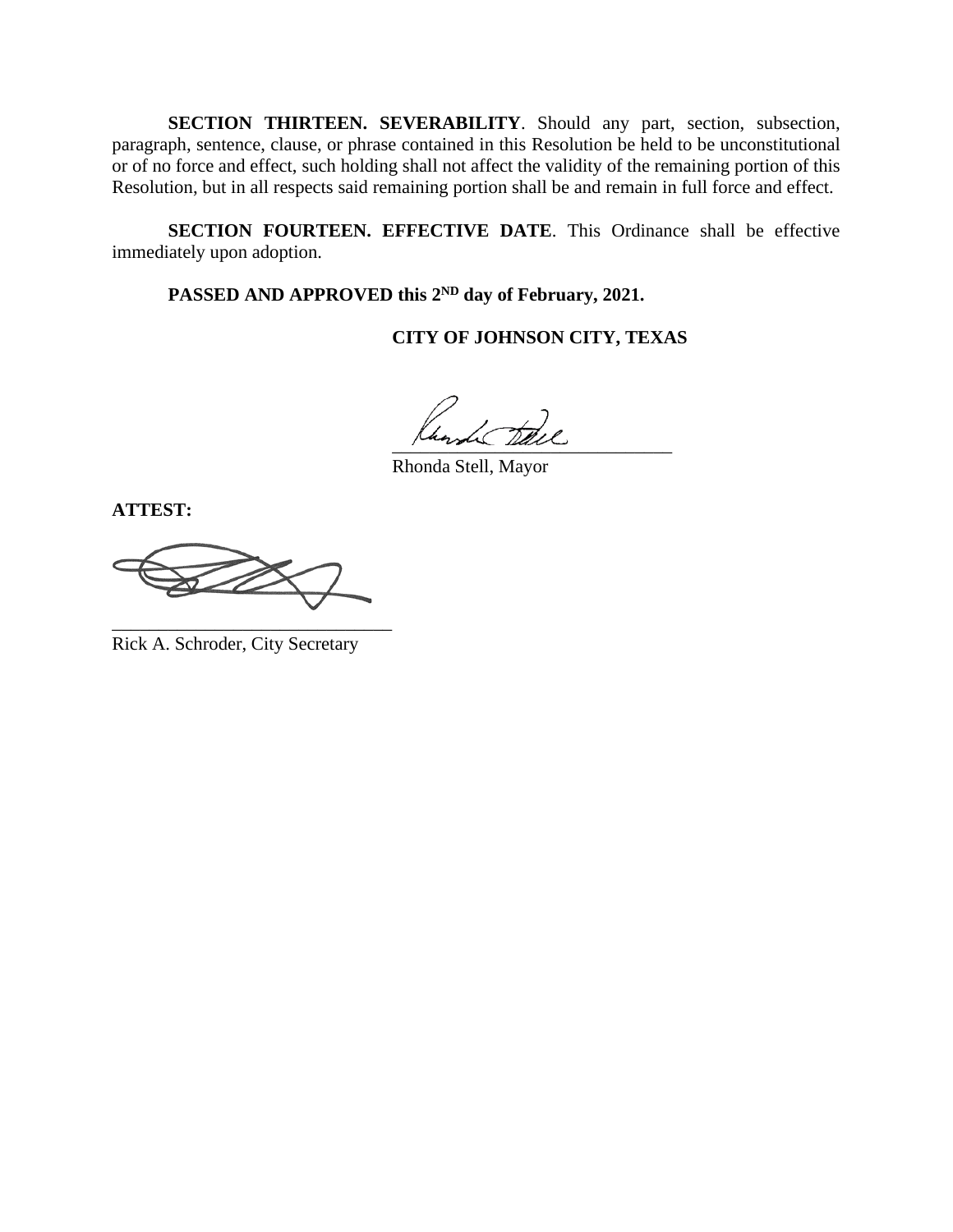## **RESOLUCIÓN NRO. 21-055**

**UNA RESOLUCIÓN DEL CONSEJO MUNICIPAL DE LA CIUDAD DE JOHNSON CITY, TEXAS, QUE CONVOCA UNA ELECCIÓN GENERAL QUE SE CELEBRARÁ EL SÁBADO 1 DE MAYO DE 2021, CON EL FIN DE ELEGIR UN ALCALDE Y DOS (2) CONCEJALES; QUE DISPONE LA VOTACIÓN ANTICIPADA Y EL AVISO DE LA ELECCIÓN; QUE DISPONE LA CELEBRACIÓN DE LA ELECCIÓN Y QUE RESUELVE OTROS ASUNTOS RELATIVOS A LA ELECCIÓN.**

**EN VISTA DE QUE** la Sección 22.003 del Código de Gobierno Local de Texas y la Ley Estatal disponen que se lleve a cabo anualmente una Elección General para la elección de Funcionarios de la Ciudad; y

**EN VISTA DE QUE** la Ley Estatal dispone que la Sección 3.001 del Código Electoral del Estado de Texas se aplica a dicha elección y, a fin de cumplir con el mencionado Código, se debería aprobar una orden que ordene dicha elección, que establezca el procedimiento a seguir en ella y que designe el lugar de votación para dicha elección.

## **AHORA, POR LO TANTO, EL CONSEJO MUNICIPAL DE LA CIUDAD DE JOHNSON CITY, TEXAS, RESUELVE QUE:**

**SECCIÓN UNO. ORDEN DE ELECCIÓN.** Se ordena la celebración de una elección general el sábado 1 de mayo de 2021 de 7:00 a.m. a 7:00 p.m. en la Ciudad de Johnson City, Texas, con el propósito de elegir un Alcalde y dos (2) Concejales, cada uno de los cuales se desempeñará en el cargo por un periodo de dos (2) años, que terminará en mayo de 2023, o cuando sus sucesores sean debidamente elegidos y habilitados. La Orden de Elección de Municipalidades se adjunta al presente como Anexo "A".

**SECCIÓN DOS. ELECCIÓN FINAL**. En dicha elección, se votará por cada uno de los funcionarios antes mencionados por separado, y las personas que reciban el mayor número de votos para cada uno de dichos cargos serán elegidas para el cargo.

**SECCIÓN TRES. PRESENTACIÓN DE CANDIDATURA.** Las personas habilitadas que deseen ser candidatos para los cargos antes mencionados deberán presentarse para la elección como tales candidatos ante el Secretario de la Ciudad a partir del 13 de enero de 2021 y deben hacer dicha presentación a más tardar a las 5:00 p.m. del 12 de febrero de 2021.

**SECCIÓN CUATRO. SOLICITUDES DE BOLETAS DE VOTACIÓN.** El Oficial de Elecciones de Condado de Blanco recibirá solicitudes de boletas de votación por correo hasta el cierre de operaciones el 16 de abril de 2021 si se entregan en persona y hasta el cierre de operaciones el 20 de abril de 2021 si se entregan por correo. Las solicitudes deben enviarse por correo a: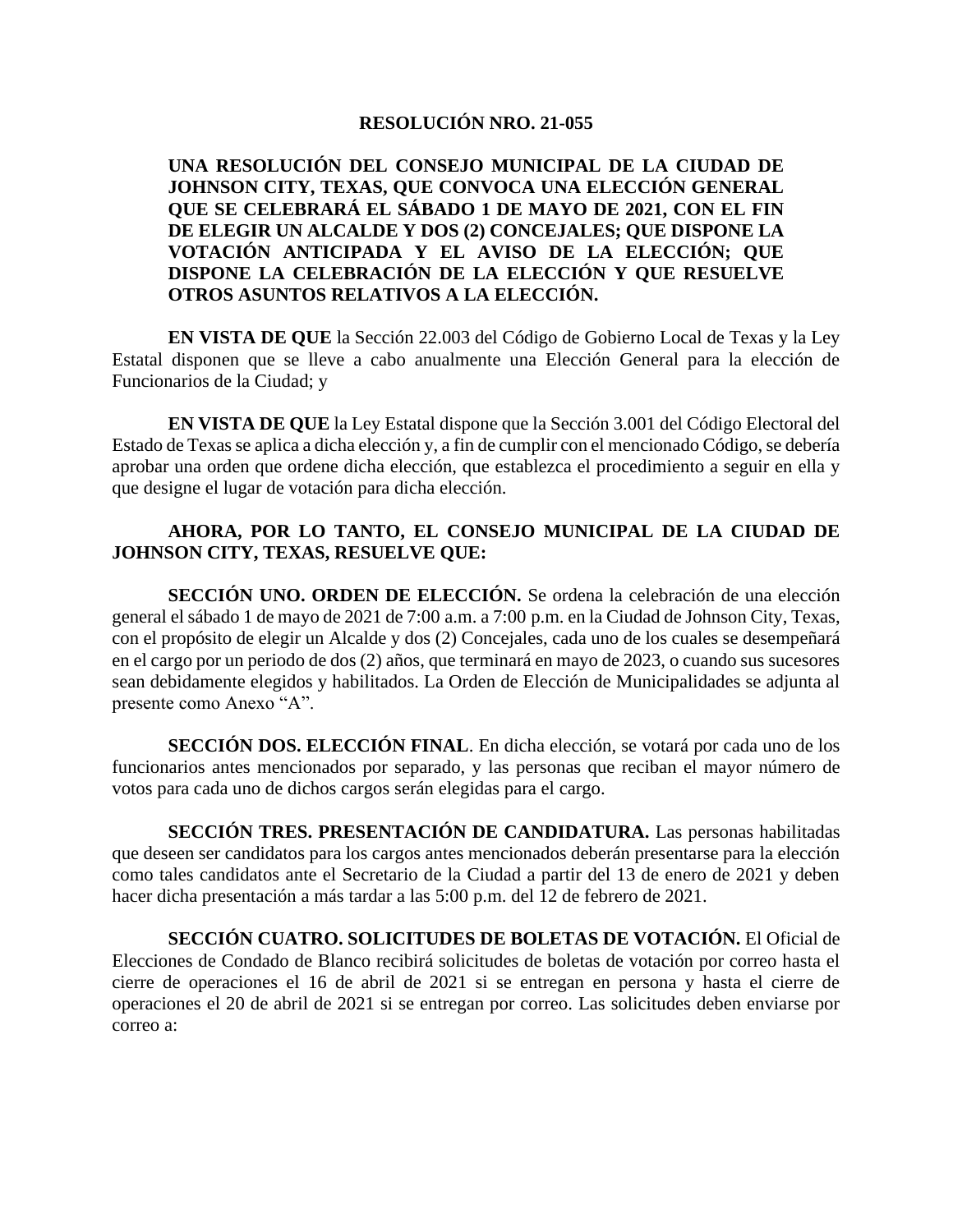Kristen Spies El Oficial de Elecciones P.O. Box 13 Johnson City, Texas 78636

**SECCIÓN CINCO. VOTACIÓN ANTICIPADA.** El lugar de votación anticipada será el Edificio del Parque Comunitario, ubicado en 620 N. Nugent Ave., Johnson City, Texas. Las fechas y los horarios para la votación anticipada en persona serán los siguientes:

Del lunes 19 de abril al viernes 23 de abril de 2021 De 8:00 a.m. a 5:00 p.m. Lunes 26 de abril y martes 27 de abril de 2021 De 7:00 a.m. a 7:00 p.m. (Sujeto a cambios)

**SECCIÓN SEIS. LUGAR DE VOTACIÓN.** El lugar de votación del precinto electoral en la Ciudad de Johnson City para el Día de Elección el sábado 1 de mayo de 2021 será el Edificio del Parque Comunitario, ubicado en 620 N. Nugent Ave., Johnson City, Texas.

**SECCIÓN SIETE. SISTEMA DE VOTACIÓN.** La votación en la elección, incluida la votación anticipada, se realizará con boletas de votación de papel. El Juez Presidente de Votación Anticipada, el Juez Presidente Alterno de Votación Anticipada y un funcionario harán el escrutinio de las boletas de votación anticipada de papel. El Juez Presidente Alterno y dos (2) funcionarios harán el escrutinio de las boletas de votación de papel del día de elección.

**SECCIÓN OCHO. CUSTODIO.** El Consejo Municipal designa al Secretario de la Ciudad como Custodio de los Registros ("Custodio") y agente del Consejo para que lleve a cabo las tareas relacionadas con la celebración de la Elección y el mantenimiento de los registros de esta, conforme a los requisitos del Código Electoral de Texas, durante el periodo que finaliza, como mínimo, el sexagésimo (60.º) día después de la Elección.

**SECCIÓN NUEVE. AVISO.** Se publicará el Aviso de la Elección, adjunto a la presente como Anexo "B", en el que se declare en esencia el contenido de esta Orden, una vez en los idiomas inglés y español, en un periódico que se publique dentro del territorio de la Ciudad al menos 10 días y no más de 30 días antes de la Elección y de alguna otra manera que pueda requerir el Código Electoral de Texas. El Aviso de la Elección también se colocará en el tablero de anuncios ubicado en el Ayuntamiento de Johnson City y en el sitio municipal de Internet de la Ciudad de Johnson City que la Ciudad utiliza para publicar los avisos de las asambleas de la Ciudad, a más tardar el 21.<sup>er</sup> día previo a la Elección o, si el 21.<sup>er</sup> día previo a la Elección cae fin de semana o feriado, el primer día hábil posterior a él. El Alcalde emitirá todas las órdenes y los escritos necesarios para la elección.

**SECCIÓN DIEZ. VOTANTES.** Todos los votantes habilitados, residentes de la Ciudad de Johnson City tendrán permitido votar por un (1) Alcalde y dos (2) Concejales en dicha elección. Además, los materiales electorales requeridos, conforme se enumeran en la Sección 272.005 del Código Electoral de Texas, serán impresos en inglés y en español para que sean utilizados en los lugares de votación y en la votación anticipada de dicha elección.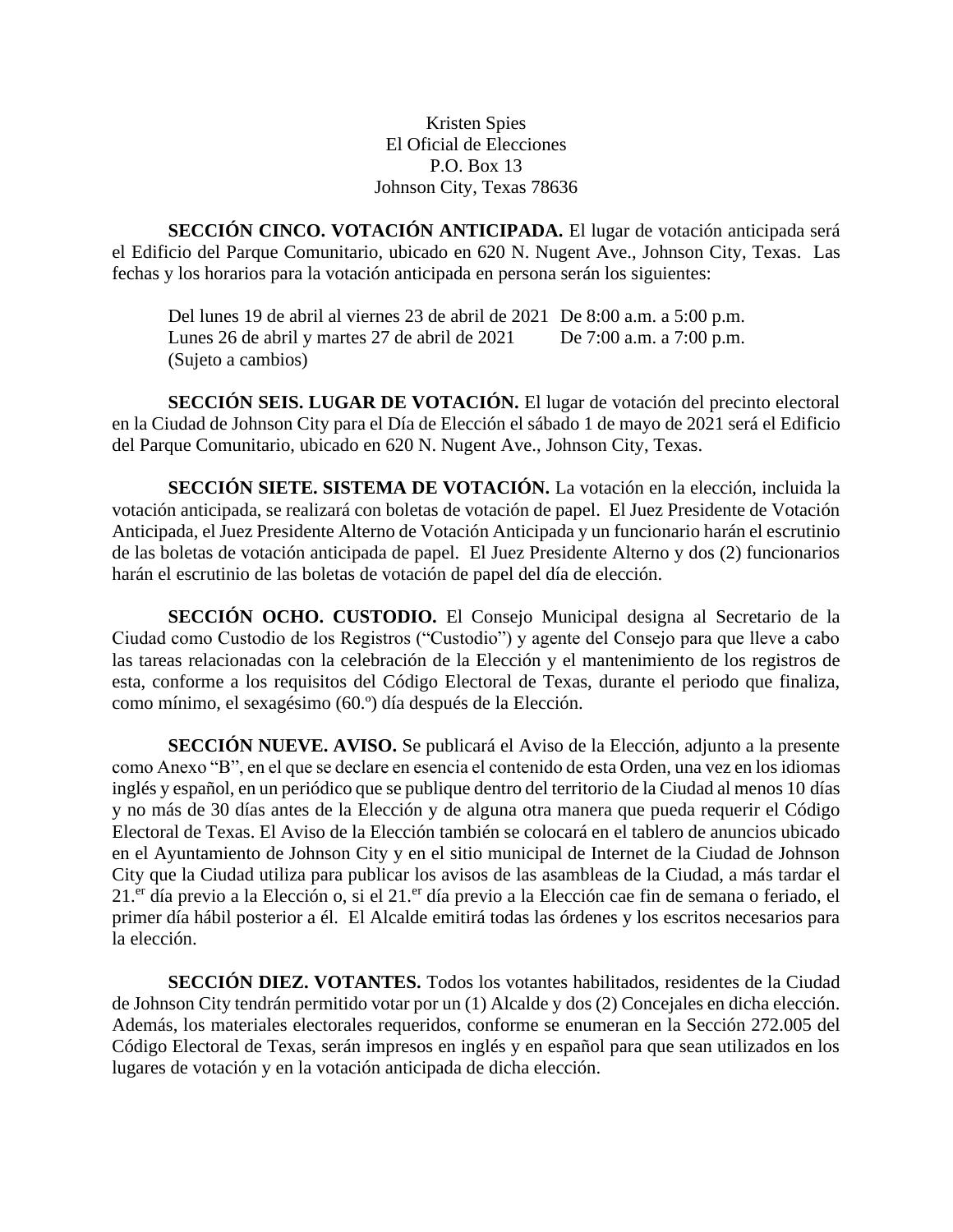**SECCIÓN ONCE. ESCRUTINIO.** Los resultados de dicha elección serán entregados en conformidad con el Código Electoral del Estado y serán escrutados por el Consejo Municipal en una Asamblea ordinaria o extraordinaria del Consejo Municipal que se celebrará entre el 4 y el 12 de mayo de 2021.

**SECCIÓN DOCE. AUTORIZACIÓN.** El Alcalde está autorizado a firmar la Orden de Elección (Anexo "A") y el Aviso de Elección (Anexo "B") en nombre del Consejo Municipal. El Aviso de Elección se publicará en conformidad con las disposiciones del Código Electoral de Texas.

**SECCIÓN TRECE. DIVISIBILIDAD.** Si alguna parte, sección, subsección, párrafo, oración, cláusula o frase contenida en esta Resolución se determinara inconstitucional o sin validez ni vigencia, tal determinación no afectará la validez del resto de esta Resolución, sino que en todos sus aspectos dichas partes restantes mantendrán su plena validez y vigencia.

**SECCIÓN CATORCE. FECHA DE ENTRADA EN VIGENCIA.** Esta Ordenanza deberá entrar en vigencia inmediatamente después de su adopción.

**ACEPTADA Y APROBADA este día 2 de febrero de 2021.**

**CIUDAD DE JOHNSON CITY, TEXAS**

 $\frac{1}{2}$ 

Rhonda Stell, Alcaldesa

**ATESTIGUA:**

\_\_\_\_\_\_\_\_\_\_\_\_\_\_\_\_\_\_\_\_\_\_\_\_\_\_\_\_\_\_

Rick A. Schroder, Secretario de la Ciudad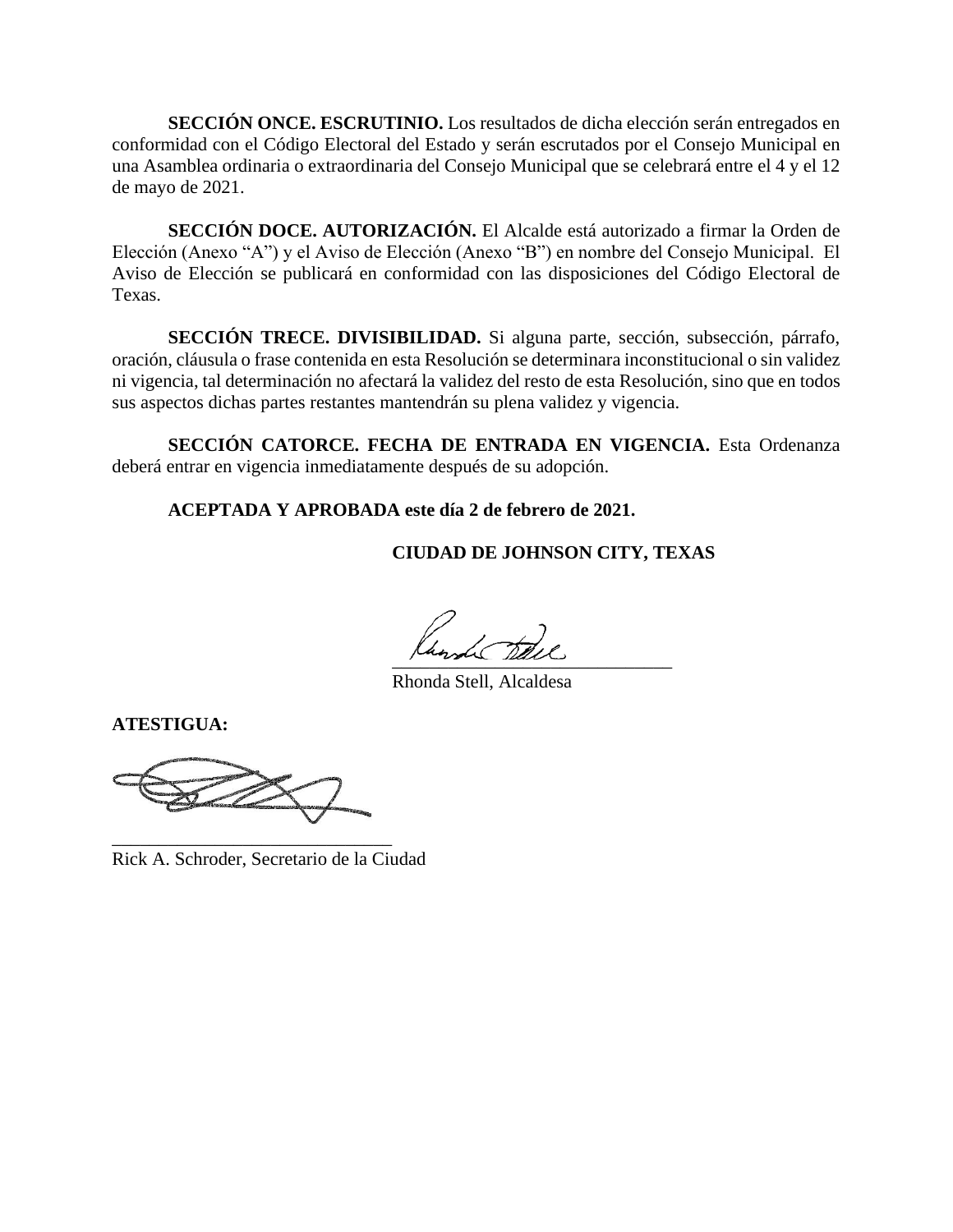#### **ORDER OF ELECTION FOR MUNICIPALITIES**

An election is hereby ordered to be held on May 1, 2021 for the purpose of electing a Mayor and two (2) Council Members.

Early voting by personal appearance will be conducted at the City of Johnson City Community Park Building located at 620 N. Nugent Ave., Johnson City, Texas 78636. The dates and times for early voting by personal appearance shall be as follows:

| Monday, April 19 thru Friday, April 23, 2021  | $8:00$ a.m. to 5:00 p.m. |
|-----------------------------------------------|--------------------------|
| Monday, April 26 thru Tuesday, April 27, 2021 | 7:00 a.m. to 7:00 p.m.   |
| (Subject to change)                           |                          |

Applications for ballot by mail shall be delivered:

By Mail or in Person: By E-mail:

Kristen Spies kspies @co.blanco.tx.us Blanco County Elections Officer P.O. Box 13 (Mailing) 101 E. Cypress Street (Physical) Johnson City, Texas 78636

Applications for ballot by mail must be received by close of business (5 p.m.) on April 16, 2021 if delivered in person and by close of business on April 20, 2021 if delivered by mail.

Issued this the  $2<sup>nd</sup>$  day of February, 2021.

 $\mu$ unde  $\mu$ 

Rhonda Stell, Mayor

Instruction Note: A copy of this election order must be delivered to the County Clerk/Elections Administrator and Voter Registrar not later than 60 days before Election Day.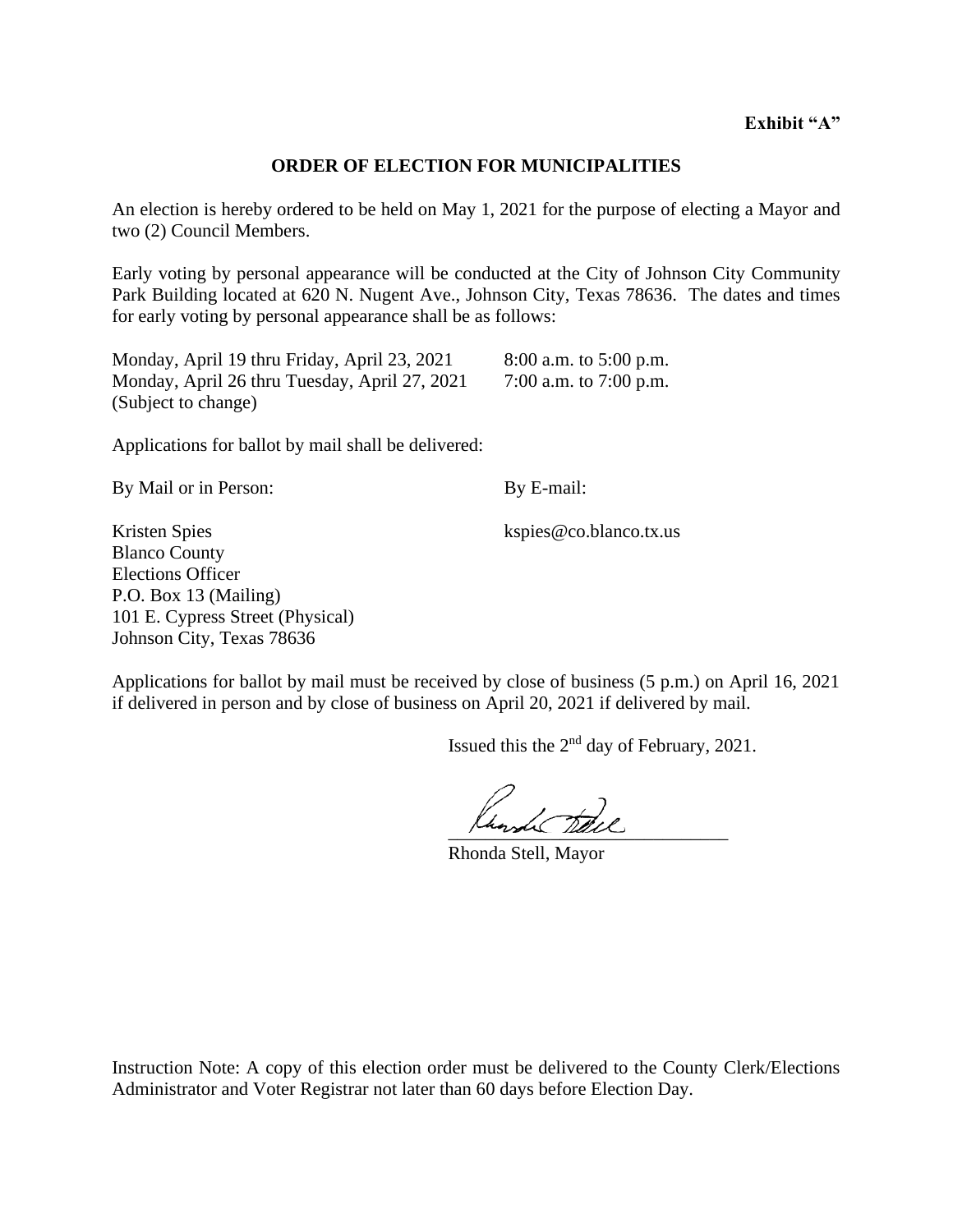**Anexo "A"**

# **ORDEN DE ELECCIÓN DE MUNICIPALIDADES**

Por la presente, se ordena la celebración de una elección el 1 de mayo de 2021 con el fin de elegir un Alcalde y dos (2) Concejales.

La votación anticipada en persona se llevará a cabo en el Edificio del Parque Comunitario, ubicado en 620 N. Nugent Ave., Johnson City, Texas. Las fechas y los horarios para la votación anticipada en persona serán los siguientes:

Del lunes 19 de abril al viernes 23 de abril de 2021 De 8:00 a.m. a 5:00 p.m. Lunes 26 de abril y martes 27 de abril de 2021 De 7:00 a.m. a 7:00 p.m. (Sujeto a cambios)

Las solicitudes de boletas para votar por correo deberán realizarse de la siguiente forma:

Por correo postal o entrega en persona: Por correo electrónico:

Kristen Spies kspies @co.blanco.tx.us El Oficial de Elecciones de Condado de Blanco P.O. Box 13 (Mailing) 101 E. Cypress Street (Physical) Johnson City, Texas 78636

Las solicitudes de boletas de votación por correo se recibirán hasta el cierre de operaciones (5 p.m.) el 16 de abril de 2021 si se entregan en persona y hasta el cierre de operaciones el 20 de abril de 2021 si se entregan por correo.

Emitido este día 2 de febrero de 2021.

 $\frac{1}{2}$ 

Rhonda Stell, Alcaldesa

Nota de instrucción: Una copia de esta orden de elección debe ser entregada al Secretario del Condado/Administrador de Elecciones y al Registrador de Votantes a más tardar 60 días antes del Día de Elección.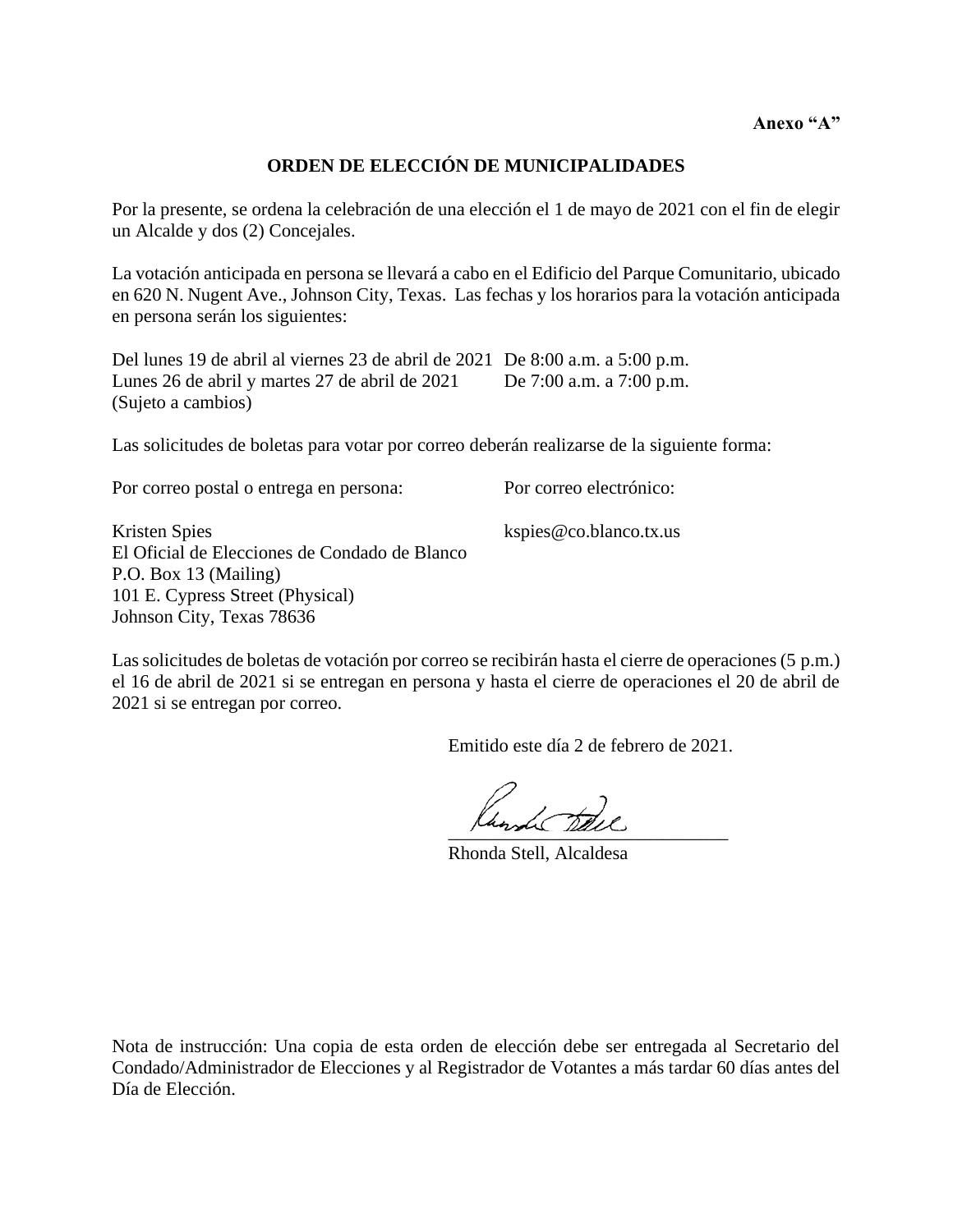## **NOTICE OF GENERAL ELECTION**

To the registered voters of the City of Johnson City, Texas:

Notice is hereby given that polling places will be open from 7 a.m. to 7 p.m. on May 1, 2021 for voting in a General Election to elect one (1) Mayor and two (2) Council Members.

### **LOCATION OF POLLING PLACES**

The polling place for the voting precinct in the City of Johnson City for Election Day on Saturday, May 1, 2021 shall be the City of Johnson City Community Park Building, 620 N. Nugent Ave., Johnson City, Texas 78636.

#### **EARLY VOTING**

Early voting by personal appearance will be conducted at the City of Johnson City Community Park Building located at 620 N. Nugent Ave., Johnson City, Texas 78636. The dates and times for early voting by personal appearance shall be as follows:

Monday, April 19 thru Friday, April 23, 2021 8:00 a.m. to 5:00 p.m. Monday, April 26 thru Tuesday, April 27, 2021 7:00 a.m. to 7:00 p.m. (Subject to change)

Applications for ballot by mail shall be mailed to:

By Mail or in Person: By E-mail:

Kristen Spies kspies @co.blanco.tx.us Blanco County Elections Officer P.O. Box 13 (Mailing) 101 E. Cypress Street (Physical) Johnson City, Texas 78636

Issued this the  $2^{ND}$  day of February, 2021

hand the

Rhonda Stell, Mayor City of Johnson City, Texas